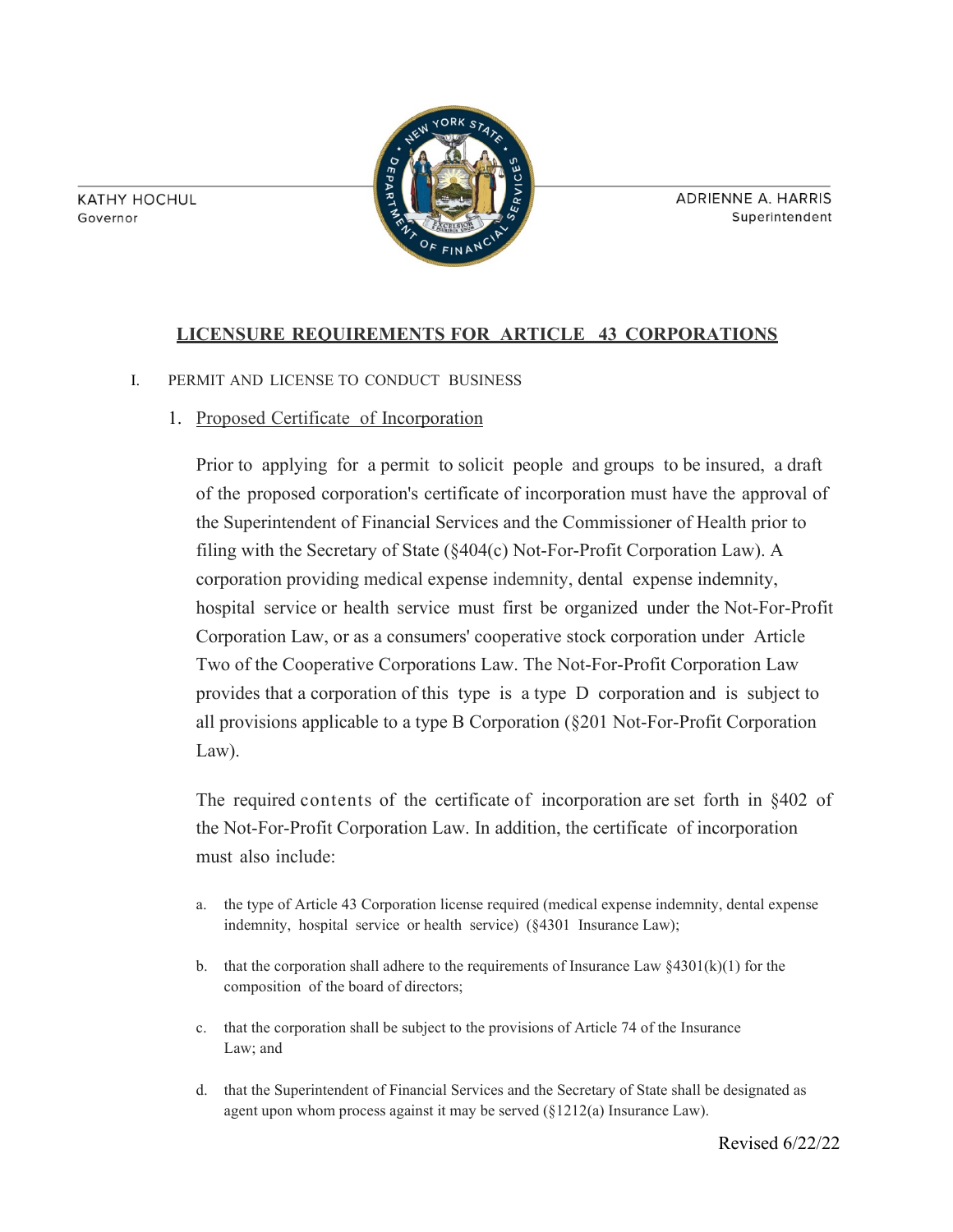2. Filing Requirements for the Application of a Permit  $(\frac{8}{4302(a)})$  Insurance Law):

Corporations subject to Article 43 of New York Insurance Law shall not solicit the purchase of, or enter into, any contract with any individual or group until it has obtained from the Superintendent of Financial Services a permit to do so. An application for a permit must contain the following:

- a. A statement of the territory in which the corporation will operate (which in the case of hospital service corporations, shall not exceed eighteen counties of this state), the services to be rendered by the corporation and the rates to be charged therefore, and shall be accompanied by each type of contract for service which the corporation proposes to render. Proposed rate and contract filings should be submitted electronically via SERFF to the Health Bureau of the Department of Financial Services in Albany;
- b. A fee of \$10.00 payable to "Superintendent of Financial Services."
- c. a surety bond in the sum of \$1,000.00 conditioned upon return to applicants for contracts of any advance payments made if within one year from the date of the issuance of such permit a license to do business as hereafter provided has not been issued; and
- 3. Filing Requirements for the Application of a License:

No corporation shall furnish medical expense indemnity, dental indemnity, hospital service or health service until it has obtained from the Superintendent of Financial Services a license to do business.

The application must be subscribed by two officers of the proposed corporation and affirmed by such officers as true under the penalties of perjury. An application fee of \$10.00 payable to "Superintendent of Financial Services" must be included. An application for licensure must contain the following information, documents and forms:

- a. A statement of the number of subscribers (i.e., individuals and groups) from whom the proposed corporation has received applications for the services to be rendered during one year, and from each of whom it has received payment of not less than one-sixth of the full payment required from such subscribers;
- b. A statement of the total collection of advance premium from subscribers in an amount not less than \$1,800.00.

# 4. Approval of Proposed Name

The name of the proposed insurer must be submitted to the Department's Office of General Counsel in Albany with a check for \$25.00 (payable to "Superintendent of Financial Services") in payment of the name processing fee (Insurance Regulation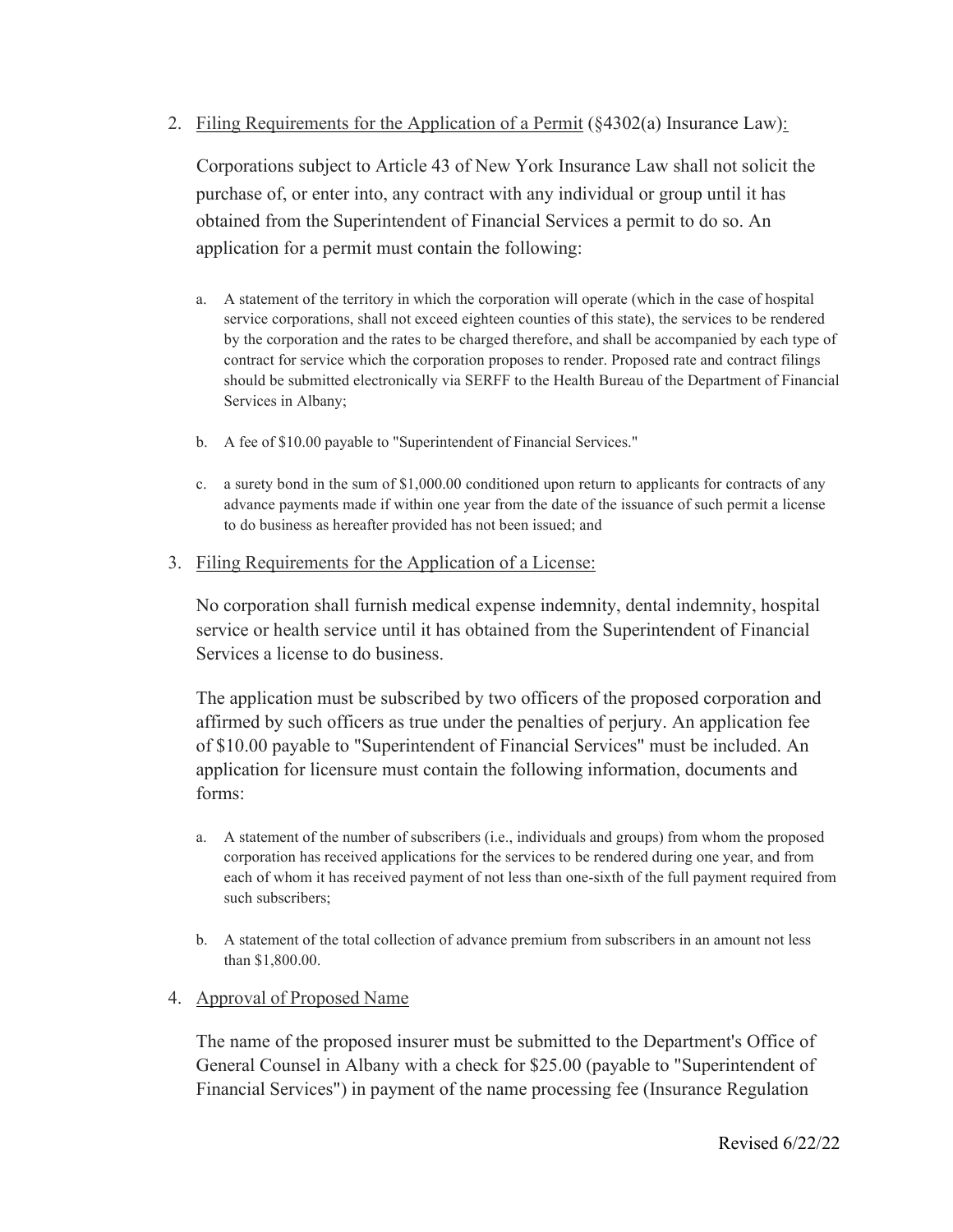No. 104, 11 NYCRR 87.1). The proposed name of the insurer must conform to the requirements of Insurance Law Section  $1102(g)$ . The name of the insurer must also be approved by the Department of State pursuant to Section 303 of the Not-for-Profit Corporation Law. This approval is independent of the Department of Financial Services' approval.

## 5. By-Laws

The licensing application must include draft of the proposed corporation's by-laws. Pursuant to the Not-For-Profit Corporation Law and the administrative policy of the Department of Financial Services, the by-laws must contain the following provisions:

- a. the board of directors of a health service corporation shall consist of not less than 7 directors;
- b. the board of directors shall have at least four quarterly meetings a year;
- c. a fixed date for the annual meeting of the members (§603(b) Not-For- Profit Corporation Law);
- d. the president and the secretary of the corporation shall not be the same person  $(\frac{8713}{a})$  Not-For-Profit Corporation Law);
- e. the quorum requirements as set forth in §707 of the Not-For-Profit Corporation Law;
- f. the requirements of Insurance Law  $§4301(k)(1)$  (board composition),  $§4301(k)(2)$  (board vacancies),  $\S 4301(k)(3)$  (board membership in excess of ten years) and  $\S 4301(k)(4)$  (automatic forfeiture of office);
- g. an article on emergency by-laws, as provided in Article Seven-A of the New York State Defense Emergency Act (§9177 of the Unconsolidated Laws of 1962 of New York State);
- h. geographic representation of directors may be required if the proposed Article 43 Corporation services a large or bifurcated service area  $(\frac{84301(k)(1)(B)}{B})$ ; and
- i. Written consent in lieu of a director's meeting is permitted only where time is of the essence and not in place of a regularly scheduled meeting.

### 6. Incorporators. Directors and Key Management Personnel

The licensing application must include a listing of the proposed corporation's incorporators, directors and key management personnel with the required National Association of Insurance Commissioners ("NAIC") Biographical Affidavit completed for each person identified. The NAIC Biographical Affidavit can be obtained and downloaded at the NAIC website [\(https://naic.org/documents/industry\\_ucaa\\_form11.pdf?10](https://naic.org/documents/industry_ucaa_form11.pdf?10)). The proposed incorporators, directors and key management personnel will be subject to an investigation by the Department of Financial Services to determine their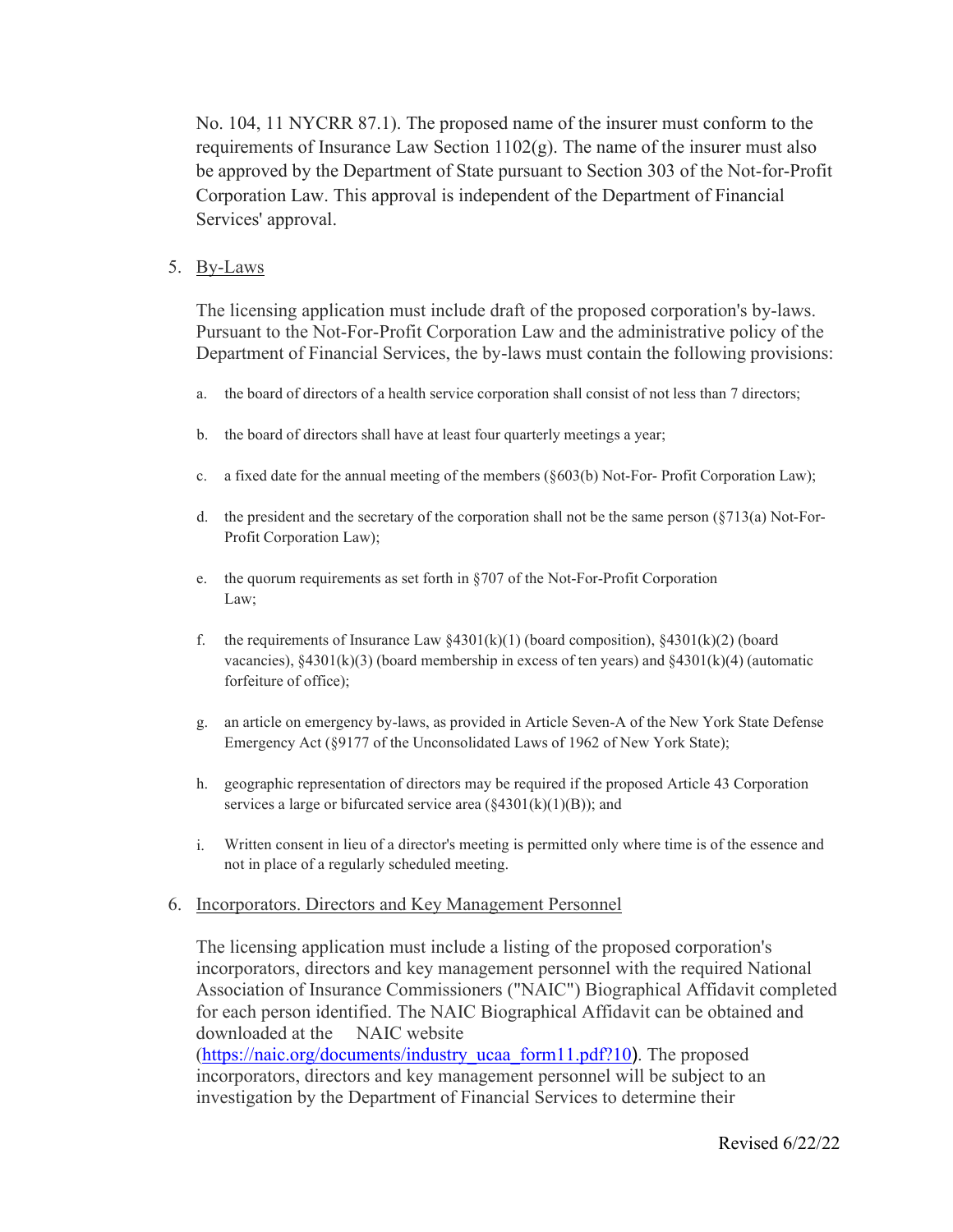trustworthiness. As part of the investigation process, the Department will require submission of fingerprint cards from each of the proposed incorporators, directors and key management personnel upon receipt of the biographical affidavits.

# 7. Designation for Service of Process

Complete the NAIC Uniform Consent to Service of Process designating the Superintendent of Financial Services as attorney for service of process. The Uniform Consent to Service of Process can be obtained and downloaded from the NAIC website [\(http://www.naic.org/documents/industry\\_ucaa\\_form12.pdf\)](http://www.naic.org/documents/industry_ucaa_form12.pdf).

# 8. Plan of Operations

The licensing application must include a Plan of Operations for the proposed corporation containing the following:

- a. location of home office;
- b. staffing of principal positions, the individuals selected and their experience;
- c. proposed service, investment, advisory, management and/or reinsurance agreements;
- d. method of procuring business, including a detailed marketing plan;
- e. a business plan, including proposed line of business, financial projections prepared on a monthly basis for both balance sheet and income statement for the proposed corporation's first three years of operations. The submission should set forth all assumptions made as to the projected results, including an enrollment projection listing each targeted group and the anticipated percentage of penetration. The projection should explain how the proposed corporation will be capitalized. Such projection should also include the calculation of the required statutory reserve fund as set forth in Insurance Law Section 4310(d); and
- f. a proposed tax allocation agreement, if applicable. (Circular Letter No. 33 dated December 20, 1979)
- g. a copy of all the proposed inter-company agreements, if applicable.
- 9. Contracts and Rates

The licensing application must include a listing of all proposed contracts with a brief description of the benefits provided under such contracts should be included in the licensing application. All proposed contracts and rates should be submitted electronically via SERFF to the Health Bureau of the Department of Financial Services in Albany for approval. Instructions for SERFF filings in New York are posted on the Department's website at

https://www.dfs.ny.gov/apps\_and\_licensing/health\_insurers/serff\_filing\_instructions [ah](https://www.dfs.ny.gov/apps_and_licensing/health_insurers/serff_filing_instructions/ah_filings_ny)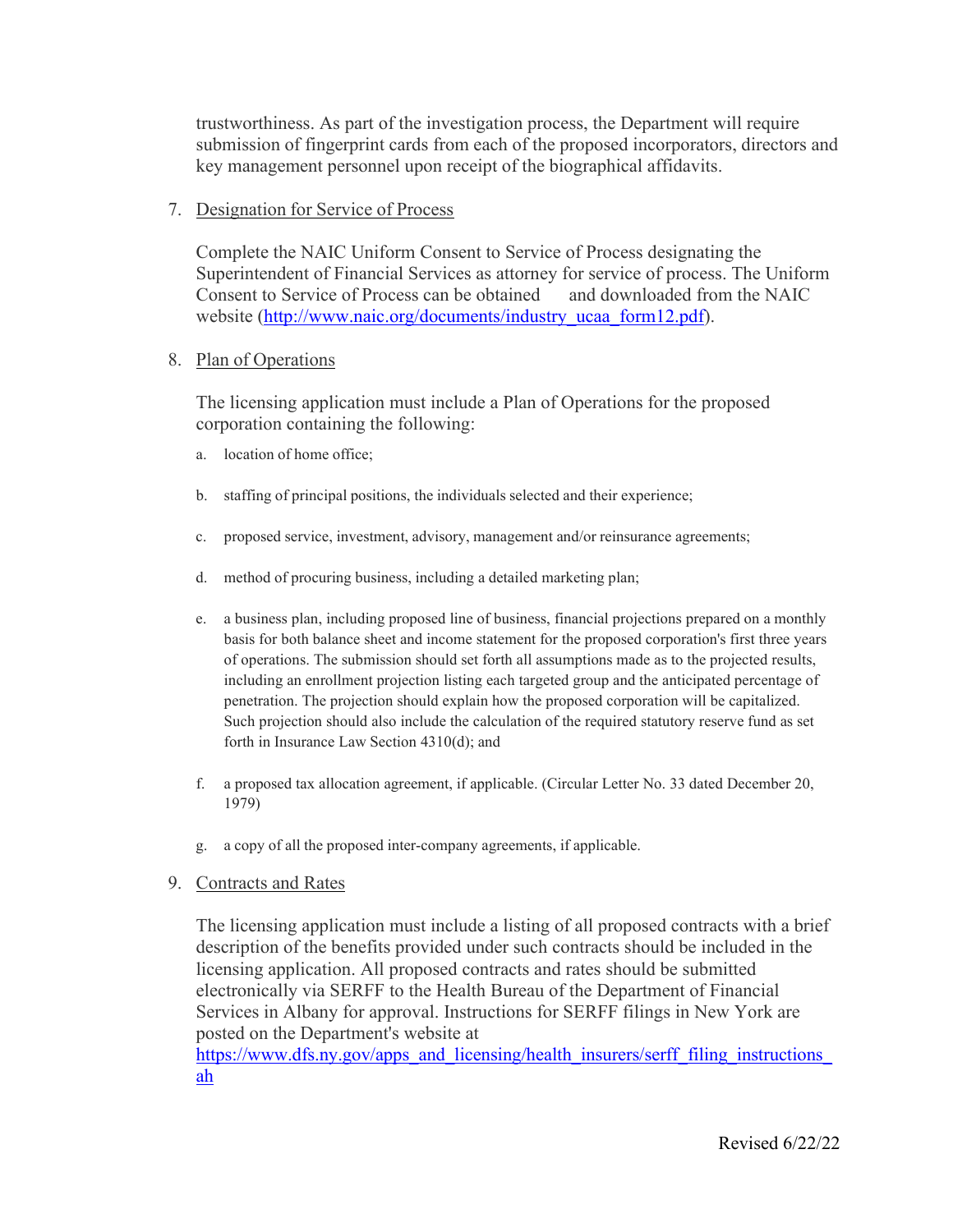# 10. Pro-Forma Holding Company Registration Statement

If the proposed corporation will be a controlled insurer, Insurance Regulation 52 (11 NYCRR 80) requires the filing of the form pro-forma HC-1 with the application.

## 11. Section 1307 Loan Agreement

A proposed Insurance Law §1307 loan agreement, if applicable, must be included in the licensing application. A sample blank §1307 loan agreement is attached.

## 12. Resolutions of Board of Directors

Subsequent to the proposed corporation becoming a body corporate the following resolutions of the board of directors (copies attached) are required:

A. Operation Commitment for Article 43 Corporations -

- a commitment that the proposed Article 43 Corporation will maintain its operations within the State of New York;

## B. Commitments

- a commitment stating the number of director shall not be less than seven, if the corporation is a Health Service Corporation;

- a commitment stating that any director or officer found untrustworthy by the Superintendent will be removed;

- a commitment that the Superintendent's prior approval will be obtained for any changes made to the Article 43 Corporation's plan of operations; and

C. In addition to the above, board of director's resolutions are needed for the adoption of a code of ethics and a conflict of interests procedure that would assign responsibility for the distribution, completion, collection and review of annual conflict of interests questionnaires.

### II. FILING SUBMISSION

The application for licensure should be filed in duplicate with one set submitted to each of the following offices:

Bradley F. Rice Jo Lo Hsia Associate Counsel – Office of General Supervising Insurance Examiner- Health Counsel Bureau Services Services One Commerce Plaza, Suite 1700 One State Street, 11<sup>th</sup> Floor

New York State Department of Financial New York State Department of Financial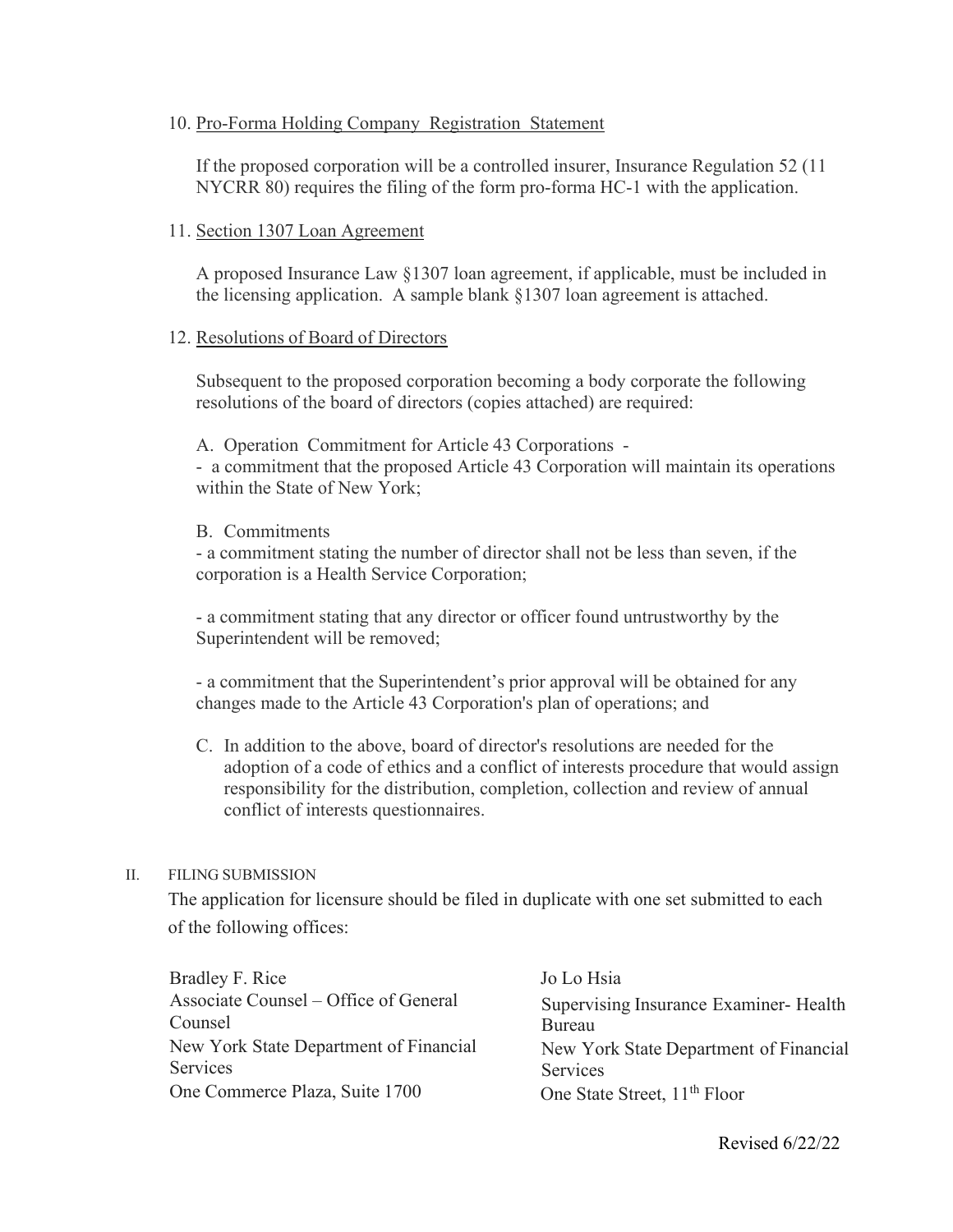## III. ORGANIZATION EXAMINATION

It is the policy of the Department to conduct an organization examination of the proposed corporation prior to the issuance of a license. The examination is conducted after the satisfactory review of the licensure application and includes an inspection of all records and books of account, approved documents and forms as well as a verification of the capitalization of the proposed corporation. Upon completion of the examination, a report on organization is filed with the Department.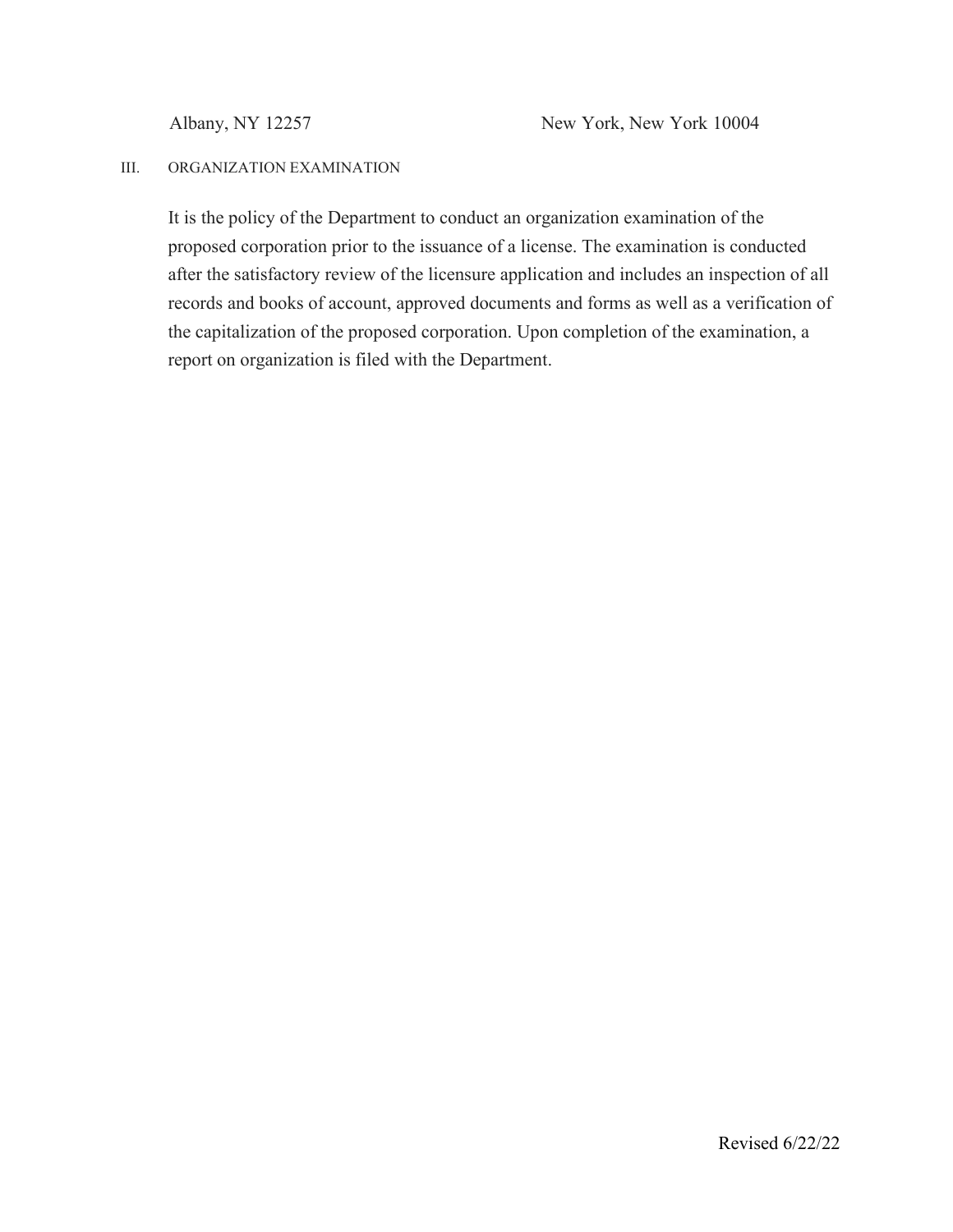#### **SECTION 1307 LOAN AGREEMENT**

|                                                                                           |  |  |                                               |  |     | THIS AGREEMENT, made and entered into this _____ day of __________________,                                                                                                                                                    |                                        |           |     |
|-------------------------------------------------------------------------------------------|--|--|-----------------------------------------------|--|-----|--------------------------------------------------------------------------------------------------------------------------------------------------------------------------------------------------------------------------------|----------------------------------------|-----------|-----|
| 20                                                                                        |  |  |                                               |  |     |                                                                                                                                                                                                                                |                                        |           | - a |
|                                                                                           |  |  |                                               |  |     | corporation, duly created, organized, and existing under and by virtue of the Laws of the                                                                                                                                      |                                        |           |     |
| State of                                                                                  |  |  | <u> 1990 - John Stein, fransk politiker (</u> |  | and |                                                                                                                                                                                                                                | having its Principal                   | Office at |     |
|                                                                                           |  |  |                                               |  |     |                                                                                                                                                                                                                                | hereinafter referred to as "Lender"),  |           |     |
|                                                                                           |  |  | and <u>__________________________</u>         |  |     |                                                                                                                                                                                                                                | a corporation duly created, organized, |           |     |
| and existing under and by virtue of the Laws of the State of New York and having its Home |  |  |                                               |  |     |                                                                                                                                                                                                                                |                                        |           |     |
|                                                                                           |  |  |                                               |  |     | Office at Contract Contract Contract Contract Contract Contract Contract Contract Contract Contract Contract Contract Contract Contract Contract Contract Contract Contract Contract Contract Contract Contract Contract Contr |                                        |           |     |
| as "Borrower").                                                                           |  |  |                                               |  |     |                                                                                                                                                                                                                                |                                        |           |     |

#### **WITNESSTH:**

|                                                                                            | WHEREAS,       | <b>Borrower</b> | desires | to | borrow | the | sum                     | οf |
|--------------------------------------------------------------------------------------------|----------------|-----------------|---------|----|--------|-----|-------------------------|----|
|                                                                                            |                |                 | 65      |    |        |     | ) DOLLARS and Lender is |    |
| willing to lend said sum to Borrower upon the terms, provisions and conditions hereinafter |                |                 |         |    |        |     |                         |    |
|                                                                                            | set forth; and |                 |         |    |        |     |                         |    |

WHEREAS, the Insurance Law of the State of New York Section 1307 (Contingent liability for borrowings) provides that a domestic insurer or health maintenance organization may, without pledging any of its assets, borrow funds pursuant to said Section 1307 upon the approval of the Superintendent of Financial Services of the State of New York.

NOW THEREFORE, in consideration of the premises and for other good valuable consideration, and intending to be legally bound hereby, Lender and Borrower agree as follows: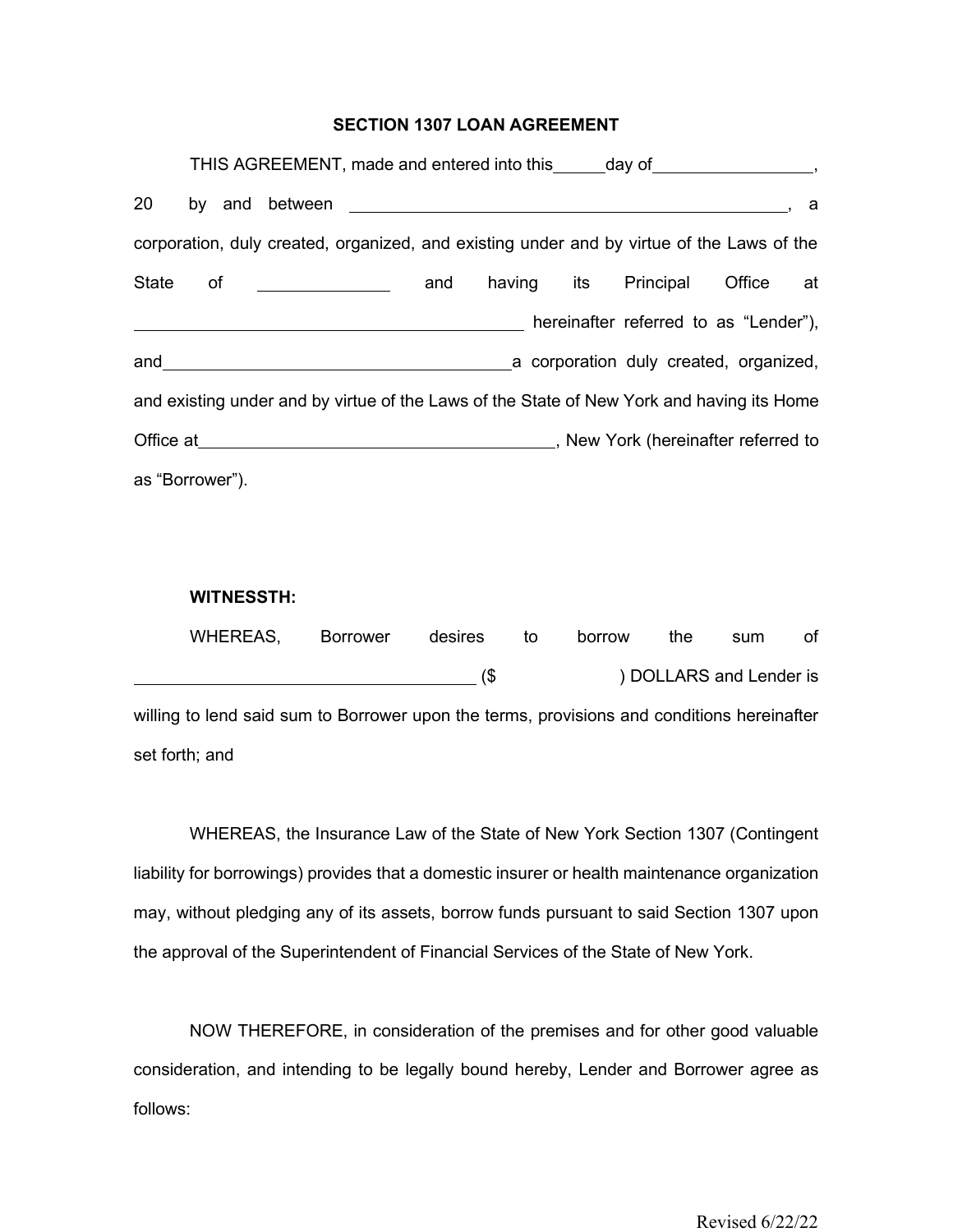1. Upon approval by the Superintendent of Financial Services of the State of New York, pursuant to Section 1307 of the New York Insurance Law, Lender agrees to lend to Borrower, and Borrower agrees to borrow from Lender, the sum of DOLLARS, and said loan for the convenience of Borrower shall be made simultaneously with the execution and delivery of this Agreement by Lender delivering to Borrower the said borrowed funds.

2. Borrower hereby acknowledges receipt from Lender of said funds.

3. The rate of interest on the said loan (\$ ) shall not exceed that rate permitted pursuant to the provisions of Section 5-501 of the General Obligations Law of the State of New York and as further defined in Section 14-a of the New York State Banking Law, as amended, which rate shall be percent per annum.

4. The loan, or any part thereof, made by Lender to Borrower, under the terms of this Agreement, shall be repaid to Lender, on demand of Lender, provided, however, such repayment, and any interest payable on the loan, shall only be made out of free and divisible surplus of Borrower and all such amounts to be paid or repaid will be subject to the prior approval of the Superintendent of Financial Services of the State of New York.

5. That the funds borrowed, pursuant to this Agreement, shall not form a part of the Borrower's legal liabilities and shall not be a basis of any setoff, but, until repaid, all statements published or filed with the Superintendent of Financial Services of the State of New York Borrower shall show, as a footnote thereto, the amount thereof then remaining unpaid.

6. That in the event of liquidation of Borrower, repayment of the balance of the said borrowed funds and any accrued interest then due and owing shall be paid to Lender out of any assets remaining after the payment of all policy obligations and all other liabilities, but before distribution of assets to shareholders.

Revised 6/22/22 7. This Agreement, and all of the covenants and conditions hereinabove contained, shall be binding upon and inure to the benefit of Lender and Borrower and their respective successors or assigns, and on request of Lender, Borrower shall furnish to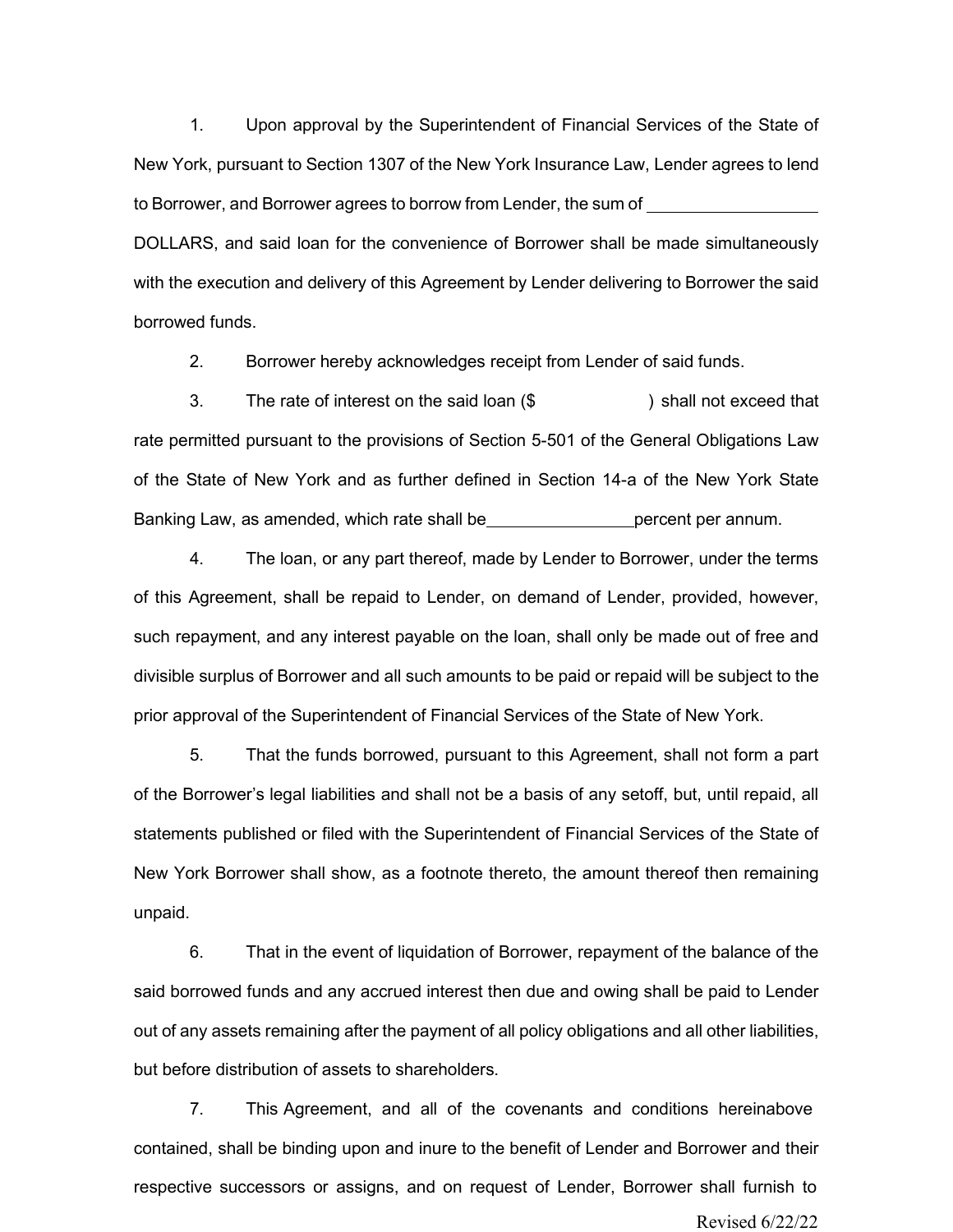Lender such note, loan, certificate, or other evidence of this indebtedness, as Lender may request.

8. This Agreement, and the rights and obligations of the parties hereunder, shall be construed in accordance with, and governed by, the provisions of Section 1307 of the New York Insurance Law.

IN WITNESS WHEREOF, the parties hereto have caused these present to be executed by their proper corporate officers and their corporate seals to be hereunto affixed as of the day and year first above written.

(Corporate Seal)

ATTEST:

By:

Secretary **President** 

(Corporate Seal)

ATTEST:

By: **Example 20** Section 20 Section 20 Section 20 Section 20 Section 20 Section 20 Section 20 Section 20 Section 20 Section 20 Section 20 Section 20 Section 20 Section 20 Section 20 Section 20 Section 20 Section 20 Section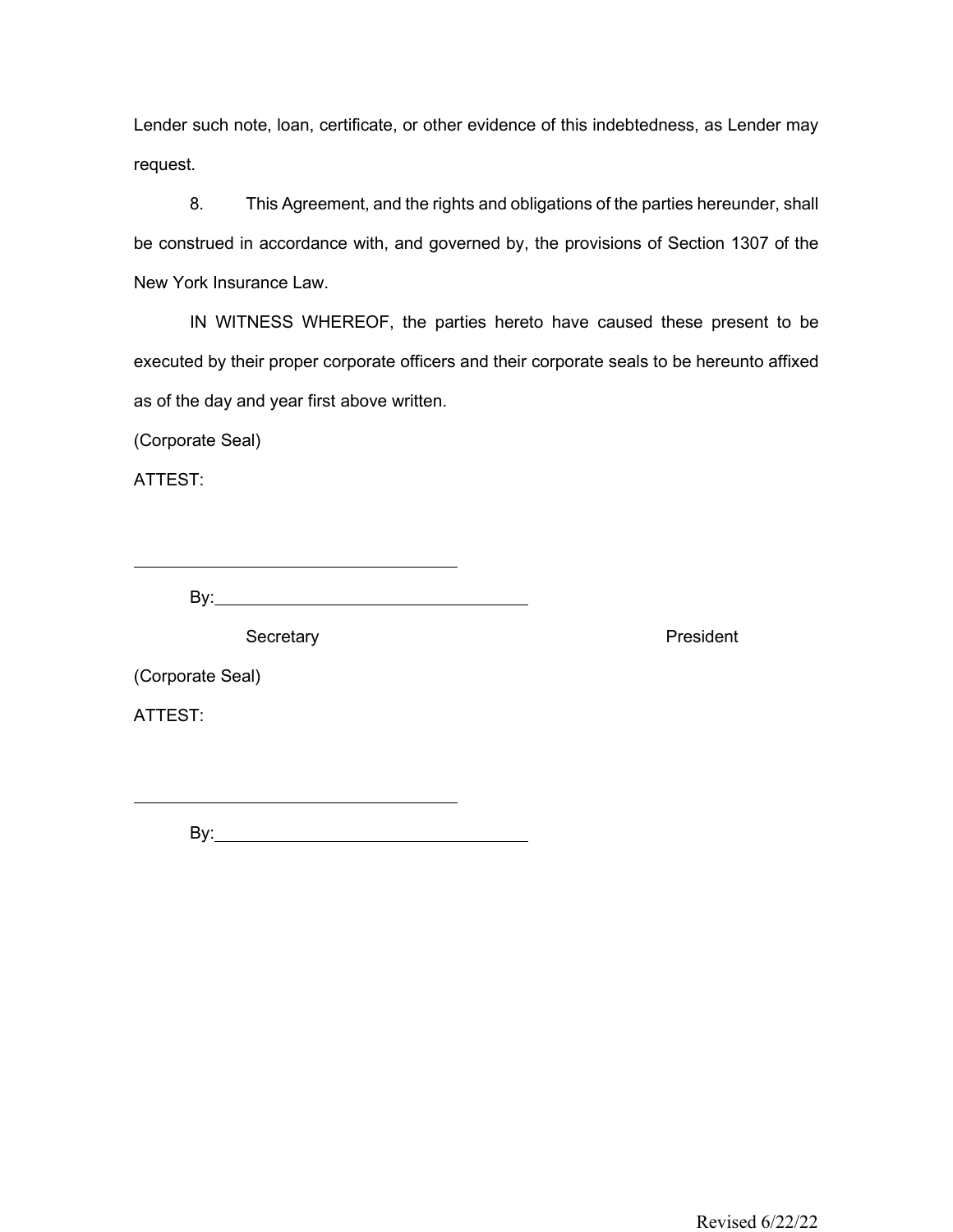## **REQUIRED BOARD OF DIRECTORS RESOLUTIONS**

Preamble: In the administration of statutory responsibilities, the New York Superintendent of Financial Services has determined that the method and manner in which the affairs of some domestic insurers have been conducted has resulted in conditions which are detrimental to both the insurer's policyholders and the people of this State and the ability of the Superintendent of effectively administer the statutory responsibilities of his office.

In order to establish certain standards and understandings concerning the method and manner of conducting the affairs of domestic insurance entities that are not detrimental to the policyholders or the people of this State, and to permit the Superintendent to effectively administer the responsibilities of his office, this Commitment Letter composed of the foregoing Preamble and the following provisions must be made a part of the commitment for the proper and effective conduct of

to do an insurance business as an Article 43 insurer licensee of this State, witnessed by an authorized executive officer according to a Certified Resolution of its Board of Directors which is complete, in form, both as to the foregoing and the following.

Whereas, desires to be a New York insurer, licensed and incorporated in New York, for the purposes of conducting a \_\_\_\_\_\_\_\_\_ (non-profit medical expense indemnity corporation, or dental expense indemnity corporation, or hospital service corporation, or health service corporation).

Whereas, it is recognized thata NewYork license issued to would be a privilege, and not an established right under the law, and

Whereas, the Board of Directors acknowledge that a proper plan for the conduct of affairs and operations and the maintenance of its assets and records within this State is a proper and necessary concern to the Superintendent of Financial Servicesof New York and the people of this State, they hereby commit, by Certified Resolution of the Board of Directors, to ensure that will be operated and managed in New York according to the following guidelines for the conduct of all of business operations.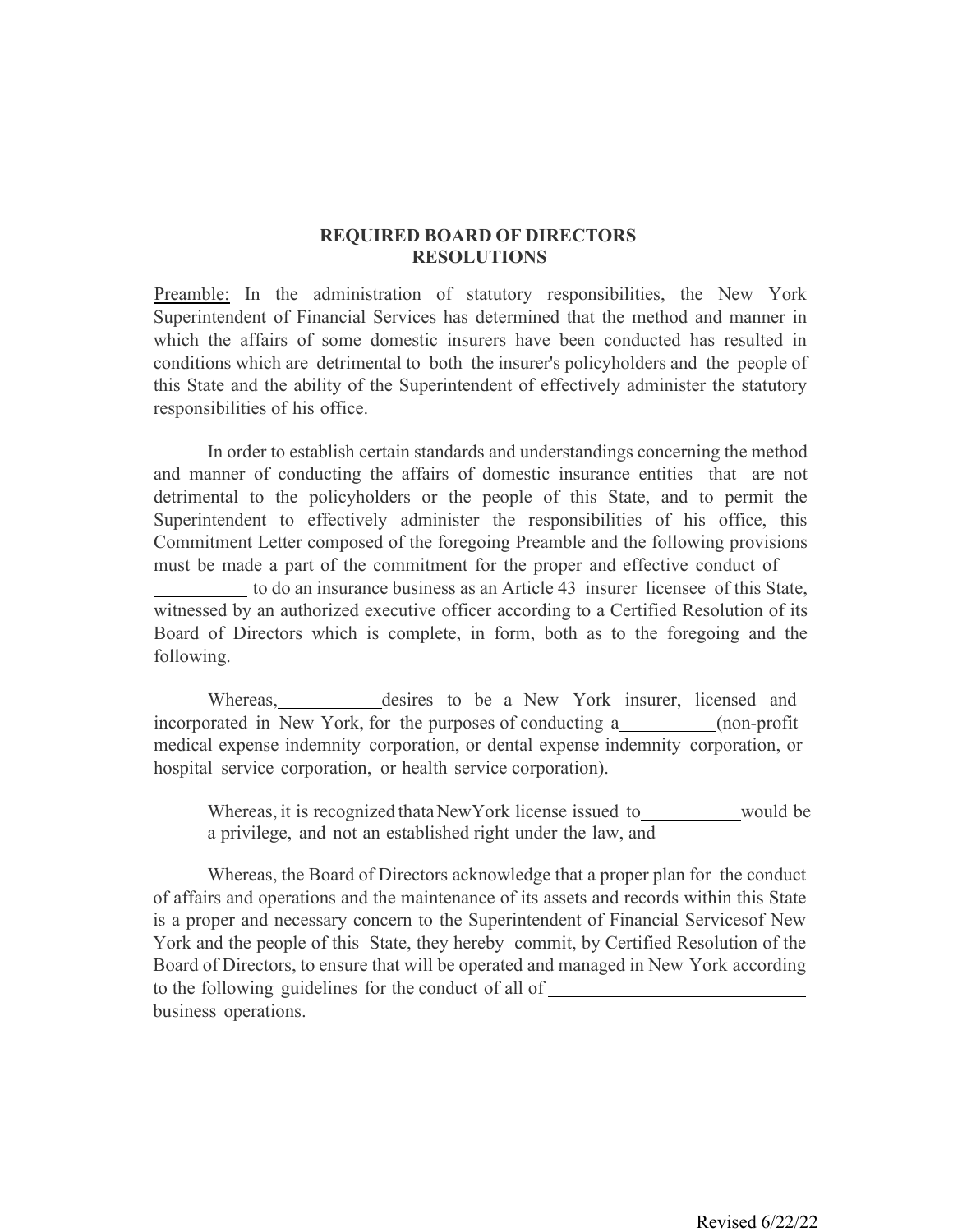## **Operation Commitment for Article 43 Corporations**

1. The Article 43 Corporation must maintain operations in New York with officers and personnel having decision making powers adequate to provide the primary functions and services necessary to fulfill its responsibilities to policyholders and its obligations under the New York Insurance Law.

The primary functions are to include but not be limited to: administration, underwriting, claims, policyholder services, investments, record keeping, accounting and reinsurance. Original books and records pertaining to and relating to these functions are to be located at the Article 43 Corporation's New York office.

The Article 43 Corporation's office in New York is to be sufficiently staffed to perform these functions in accordance with the meaning and intent of this commitment letter.

- 2. The Article 43 Corporation will maintain at its office in New York knowledgeable officers and qualified personnel responsible for independently directing and performing the daily operations of the insurer, including but not limited to the following:
	- a. Administration

The Article 43 Corporation's operations will be directed by its own management and no agreement or arrangement will be made pursuant to which another company will provide such management directly or indirectly. The management of the Article 43 Corporation will be fully responsible to the New York Department of Financial Services for the operations and conduct of said Article 43 Corporation. The management shall operate so as to ensure the separate operating identity of the insurer.

b. Underwriting

The Article 43 Corporation will establish and reduce to writing the underwriting standards for the acceptance of new business and maintain at its New York office all original documents and papers pertaining to the underwriting of risks and the issuance of policies.

c. Claims

The Article 43 Corporation will establish and reduce to writing claims settlement procedures, and maintain at its New York office all original documents and papers pertaining to the adjustment and settlement of claims.

d. Subscriber Services

Such services shall comprise as any and all activities involving personal contract and communication with policyholders and claimants to include but not to be limited to: Computation and payment of claims, policy changes, requests for general information, premium payments, policy lapses and reinstatements and consumer complaints.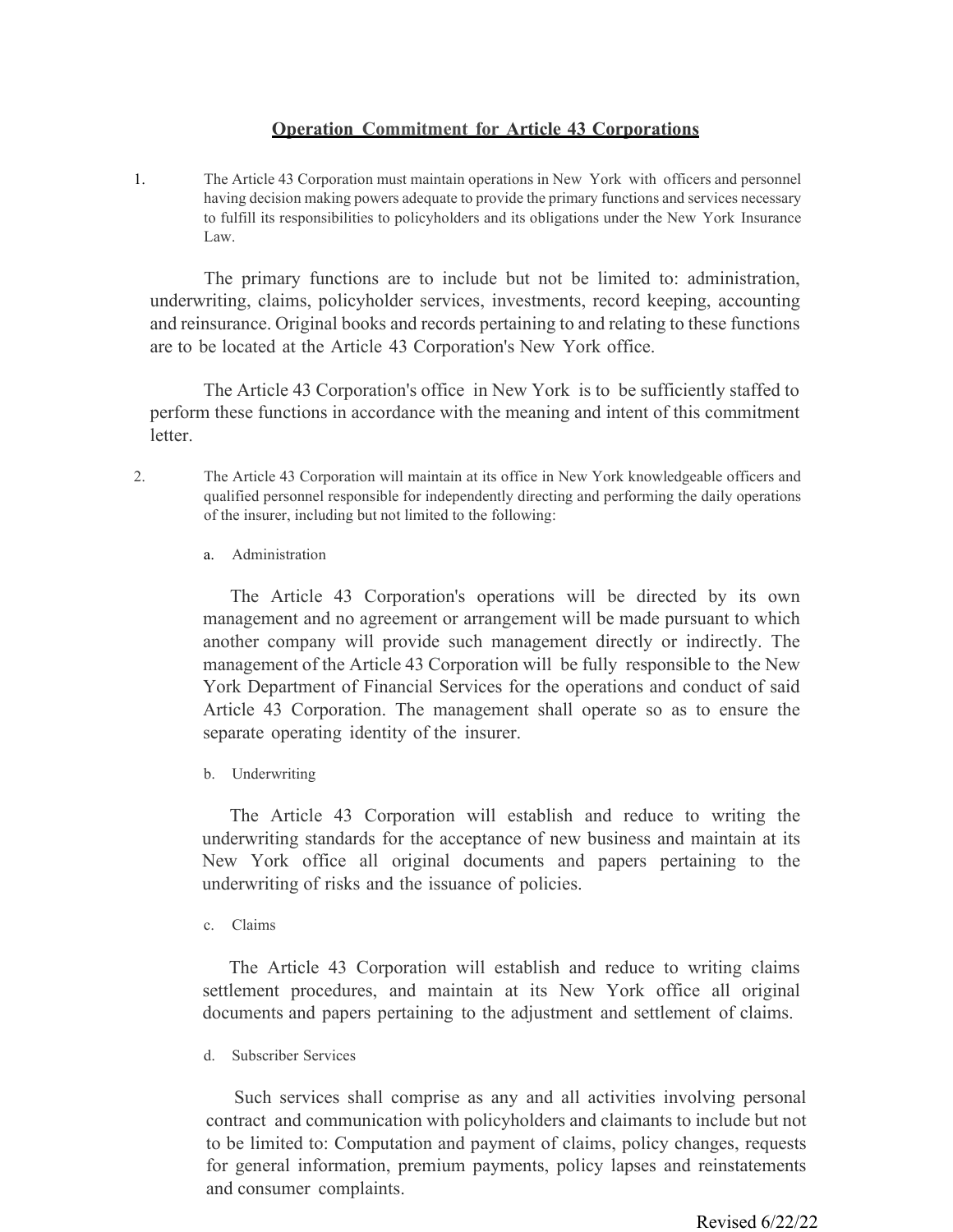#### e. Investments

The Article 43 Corporation will establish and reduce to writing its investment standard and criteria and make all decisions concerning the investment of funds in accordance with the investment statues of the New York Insurance Law. All of the Article 43 Corporation's securities and investments, its bank accounts, and evidences of asset ownership, must be located in New York.

#### f. Record Keeping

All other original records, documents and papers relating to the Article 43 Corporation's entire operations are to be maintained at the New York office. These are to include but not be limited to payroll and personnel records, purchasing and marketing activities.

#### g. Accounting

The Article 43 Corporation will perform all accounting functions at its New York office. Such accounting functions shall include but not be limited to: the initiation and preparation of all accounting records (ledgers, journals, etc.) and transactions relating to the operations and financial condition of said insurers, verification that original financial data and accounting transactions have been accurately prepared and reflected in the books of account, bank reconciliations, and reconciliations of EDP print-outs. All original accounting records, reports, annual and interim financial statement workpapers and audit reports (internal and external) are to be maintained at the Article 43 Corporation's New York office.

The above requirements shall not preclude the Article 43 Corporation from using an outside service for processing transactions, provided that the initiation of such records or transactions, originate and are verified at the Article 43 Corporation's New York office. There shall be at the New York office, qualified personnel knowledgeable of and familiar with all the details of the services provided.

#### h. Reinsurance

The Article 43 Corporation's decision to enter into reinsurance agreements shall be made by the management staff located at the New York office. The Article 43 Corporation will establish written standards and criteria governing their reinsurance operations. All original documents, agreements, contracts, treaties, files and related material are to be located at the Article 43 Corporation's New York office.

This commitment letter must be approved by board resolutions of the Article 43 Corporation. Such resolutions must also specify that responsible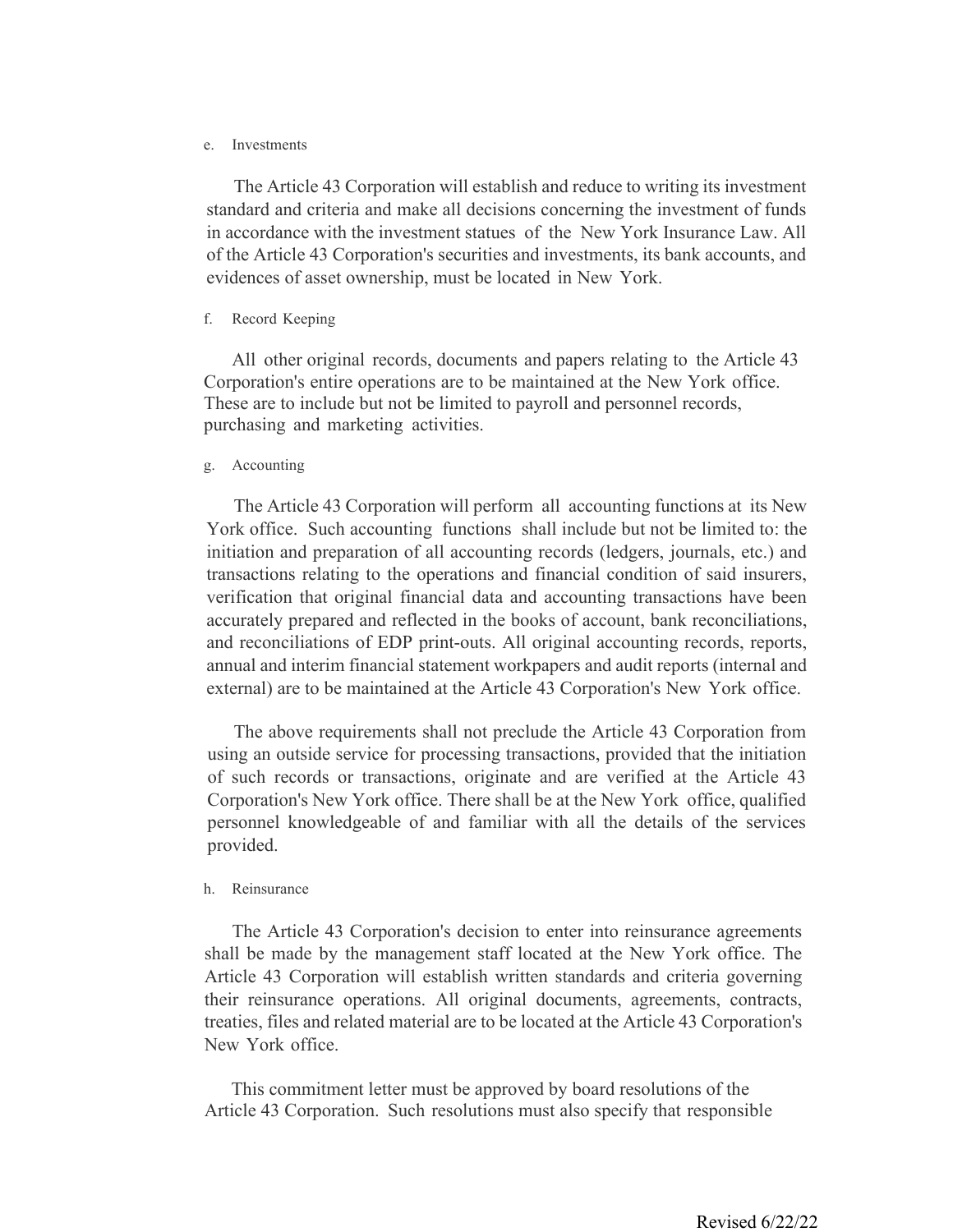officers, having decisions making powers, be authorized to sign and execute this commitment letter on behalf of the Article 43 Corporation.

It is further understood that the signing of this commitment letter is binding not only on present management but on any successor management which may be the result of internal or external changes, and must be made a part of, but not limited to, any merger, takeover, tender offer, assumption or pooling or interest agreement voluntarily or involuntarily entered into.